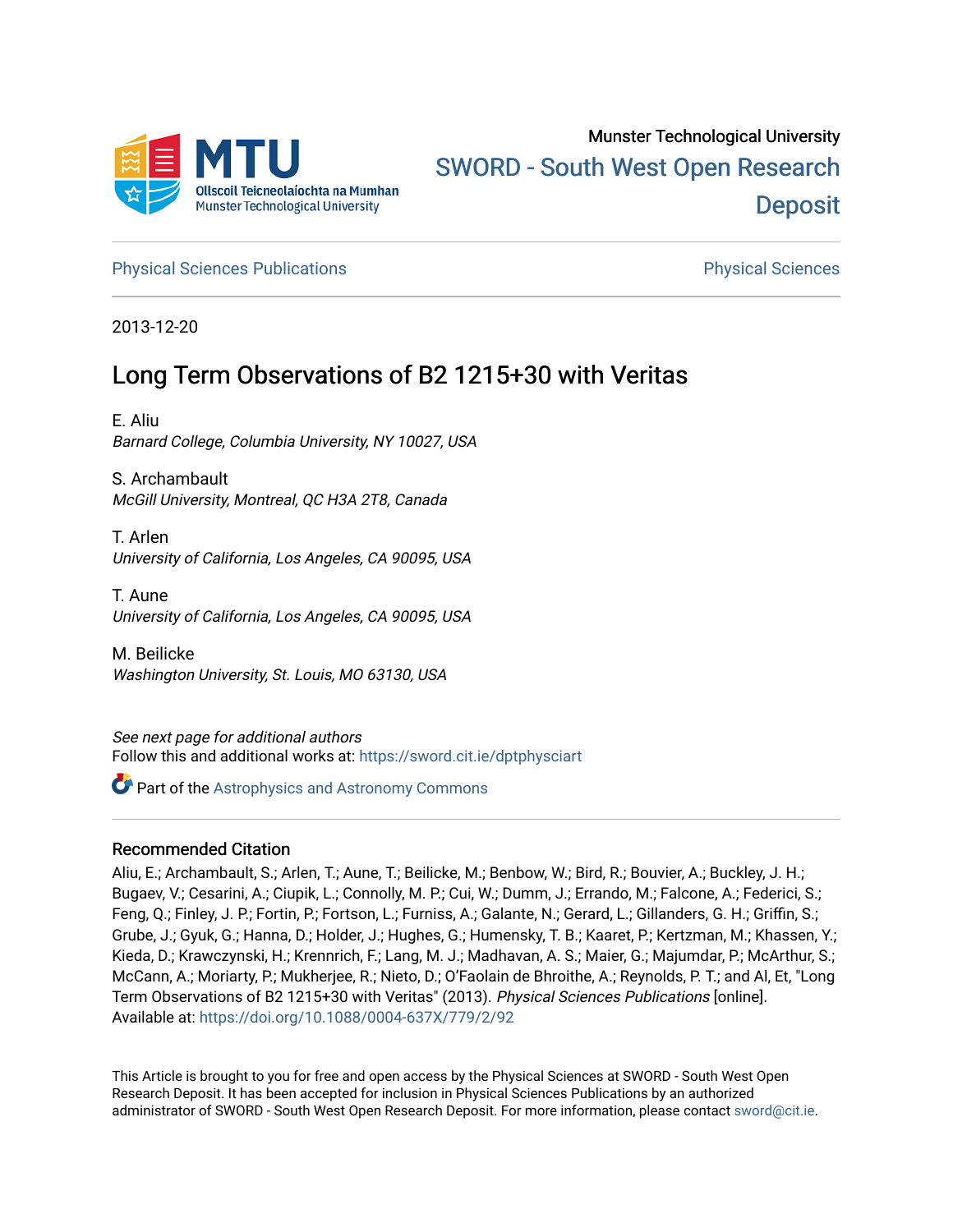# Authors

E. Aliu, S. Archambault, T. Arlen, T. Aune, M. Beilicke, W. Benbow, R. Bird, A. Bouvier, J. H. Buckley, V. Bugaev, A. Cesarini, L. Ciupik, M. P. Connolly, W. Cui, J. Dumm, M. Errando, A. Falcone, S. Federici, Q. Feng, J. P. Finley, P. Fortin, L. Fortson, A. Furniss, N. Galante, L. Gerard, G. H. Gillanders, S. Griffin, J. Grube, G. Gyuk, D. Hanna, J. Holder, G. Hughes, T. B. Humensky, P. Kaaret, M. Kertzman, Y. Khassen, D. Kieda, H. Krawczynski, F. Krennrich, M. J. Lang, A. S. Madhavan, G. Maier, P. Majumdar, S. McArthur, A. McCann, P. Moriarty, R. Mukherjee, D. Nieto, A. O'Faolain de Bhroithe, P. T. Reynolds, and Et Al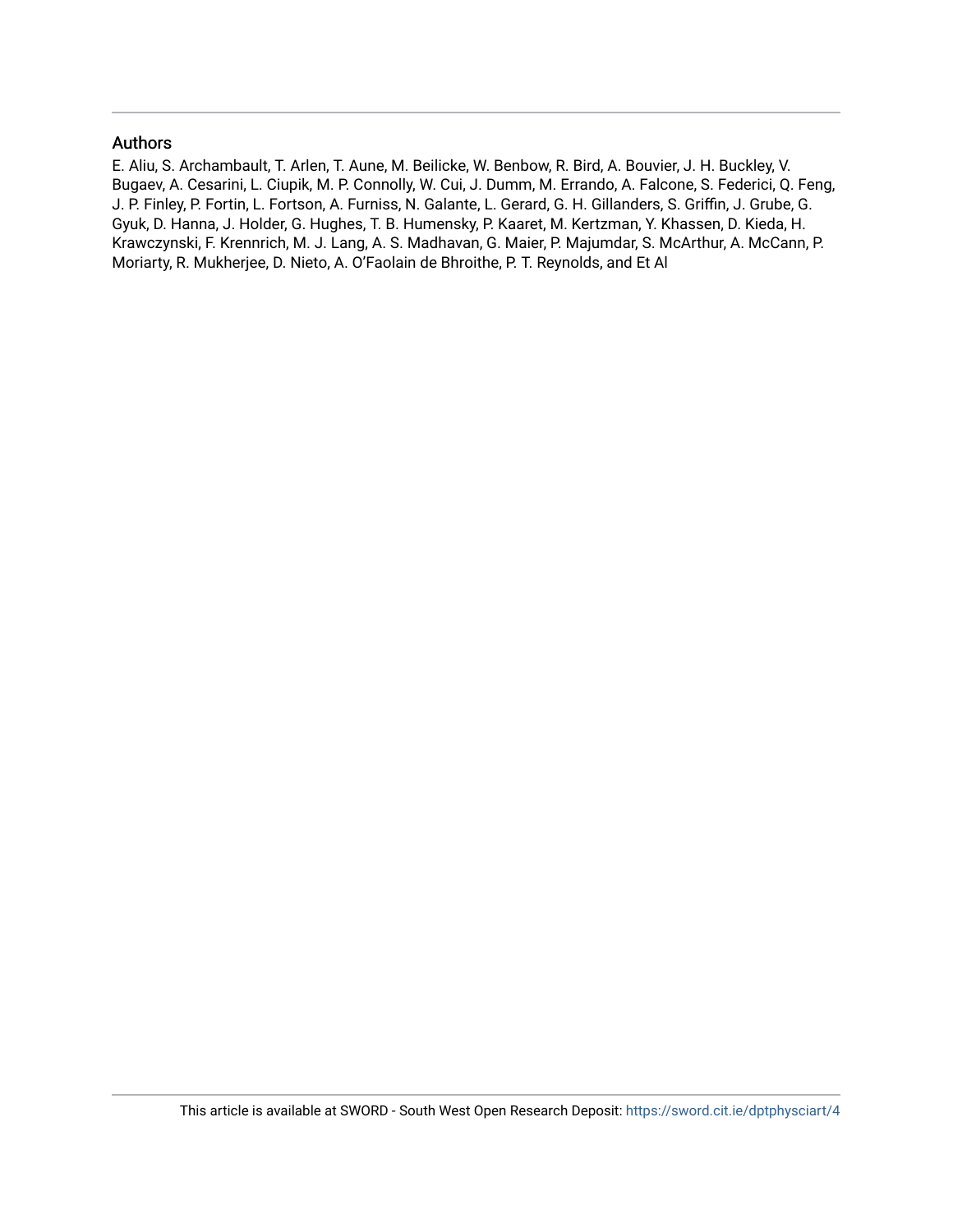# LONG TERM OBSERVATIONS OF B2 1215+30 WITH VERITAS

E. ALIU<sup>1</sup>, S. Archambault<sup>2</sup>, T. Arlen<sup>3</sup>, T. Aune<sup>3</sup>, M. Beilicke<sup>4</sup>, W. Benbow<sup>5</sup>, R. Bird<sup>6</sup>, A. Bouvier<sup>7</sup>, J. H. Buckley<sup>4</sup>, V. Bugaev<sup>4</sup>, A. Cesarini<sup>8</sup>, L. Ciupik<sup>9</sup>, M. P. Connolly<sup>8</sup>, W. Cui<sup>10</sup>, J. Dumm<sup>11</sup>, M. Errando<sup>1</sup>, A. Falcone<sup>12</sup>, S. Federici<sup>13,14</sup>, Q. Feng<sup>10</sup>, J. P. Finley<sup>10</sup>, P. Fortin<sup>5,15</sup>, L. Fortson<sup>11</sup>, A. Furniss<sup>7</sup>, N. Galante<sup>5</sup>, L. Gérard<sup>13</sup>, G. H. Gillanders<sup>8</sup>, S. Griffin<sup>2</sup>, J. Grube<sup>9</sup>, G. Gyuk<sup>9</sup>, D. Hanna<sup>2</sup>, J. Holder<sup>16</sup>, G. Hughes<sup>13</sup>, T. B. Humensky<sup>17</sup>, P. Kaaret<sup>18</sup>, M. Kertzman<sup>19</sup>, Y. Khassen<sup>6</sup>, D. Kieda<sup>20</sup>, H. Krawczynski<sup>4</sup>, F. Krennrich<sup>21</sup>, M. J. Lang<sup>8</sup>, A. S Madhavan<sup>21</sup>, G. Maier<sup>13</sup>, P. Majumdar<sup>3,22</sup>, S. McArthur<sup>23</sup>, A. McCann<sup>24</sup>, P. Moriarty<sup>25</sup>, R. Mukherjee<sup>1</sup>, D. Nieto<sup>17</sup>, A. O'Faoláin de Bhróithe<sup>6</sup>, R. A. Ong<sup>3</sup>, M. Orr<sup>21</sup>, A. N. Otte<sup>26</sup>, N. Park<sup>23</sup>, J. S. Perkins<sup>27,28</sup>, M. Pohl<sup>14,13</sup>, A. Popkow<sup>3</sup>, H. Prokoph<sup>13</sup>, J. Quinn<sup>6</sup>, K. Ragan<sup>2</sup>, L. C. Reyes<sup>29</sup>, P. T. Reynolds<sup>30</sup>, G. T. Richards<sup>26</sup>, E. Roache<sup>5</sup>, D. B. Saxon<sup>16</sup>, G. H. Sembroski<sup>10</sup>, C. Skole<sup>13</sup>, A. W. Smith<sup>20</sup>, M. SOARES-FURTADO<sup>7</sup>, D. STASZAK<sup>2</sup>, I. TELEZHINSKY<sup>14,13</sup>, G. TEŠIĆ<sup>2</sup>, M. THEILING<sup>10</sup>, A. VARLOTTA<sup>10</sup>, V. V. VASSILIEV<sup>3</sup>, S. VINCENT<sup>13</sup>, S. P. WAKELY<sup>23</sup>, T. C. WEEKES<sup>5</sup>, A. WEINSTEIN<sup>21</sup>, R. WELSING<sup>13</sup>, D. A. WILLIAMS<sup>7</sup>, AND B. ZITZER<sup>31</sup> (VERITAS collaboration) **AND** M. BÖTTCHER<sup>32,33</sup>, M. FUMAGALLI<sup>34,35,[36](#page-3-0)</sup>, AND J. JADHAV<sup>32</sup><br><sup>1</sup> Department of Physics and Astronomy, Barnard College, Columbia University, NY 10027, USA 1 Department of Physics and Astronomy, Barnard College, Columbia University, NY 10027, USA<br>
<sup>2</sup> Physics Department of Physics and Astronomy, University of California, Los Angeles, CA 90095, USA<br>
<sup>3</sup> Department of Physics, <sup>18</sup> Department of Physics and Astronomy, University of Iowa, Van Allen Hall, Iowa City, IA 52242, USA<br><sup>19</sup> Department of Physics and Astronomy, DePauw University, Greencastle, IN 46135-0037, USA <sup>20</sup> Department of Physics and Astronomy, University of Utah, Salt Lake City, UT 84112, USA <sup>21</sup> Department of Physics and Astronomy, Iowa State University, Ames, IA 50011, USA <sup>21</sup> Department of Physics and Astronomy, Iowa State University, Ames, IA 50011, USA<br><sup>22</sup> Department of Nusical Physics, Kolkata 700 064, India<br><sup>22</sup> Saha Institute of Nuclear Physics, Kolkata 700 064, India<br><sup>23</sup> Emiro Fer <sup>32</sup> Centre for Space Research, North-West University, Potchefstroom Campus, Potchefstroom 2520, South Africa<br><sup>33</sup> Astrophysical Institute, Department of Physics and Astronomy, Ohio University, Athens, OH 45701, USA<br><sup>34</sup>

*Received 2013 May 13; accepted 2013 October 4; published 2013 November 26*

### ABSTRACT

We report on VERITAS observations of the BL Lac object B2 1215+30 between 2008 and 2012. During this period, the source was detected at very high energies (VHEs; *E >* 100 GeV) by VERITAS with a significance of 8*.*9*σ* and showed clear variability on timescales larger than months. In 2011, the source was found to be in a relatively bright state and a power-law fit to the differential photon spectrum yields a spectral index of  $3.6 \pm 0.4$ <sub>stat</sub>  $\pm 0.3$ <sub>syst</sub> with an integral flux above 200 GeV of  $(8.0 \pm 0.9<sub>stat</sub> \pm 3.2<sub>syst</sub>) \times 10<sup>-12</sup>$  cm<sup>-2</sup> s<sup>-1</sup>. No short term variability could be detected during the bright state in 2011. Multi-wavelength data were obtained contemporaneously with the VERITAS observations in 2011 and cover optical (Super-LOTIS, MDM, *Swift/*UVOT), X-ray (*Swift/*XRT), and gamma-ray (*Fermi*-LAT) frequencies. These were used to construct the spectral energy distribution (SED) of B2 1215+30. A one-zone leptonic model is used to model the blazar emission and the results are compared to those of MAGIC from early 2011 and other VERITAS-detected blazars. The SED can be reproduced well with model parameters typical for VHE-detected BL Lac objects.

*Key words:* BL Lacertae objects: general – BL Lacertae objects: individual (B2 1215+30, VER J1217+301)

*Online-only material:* color figures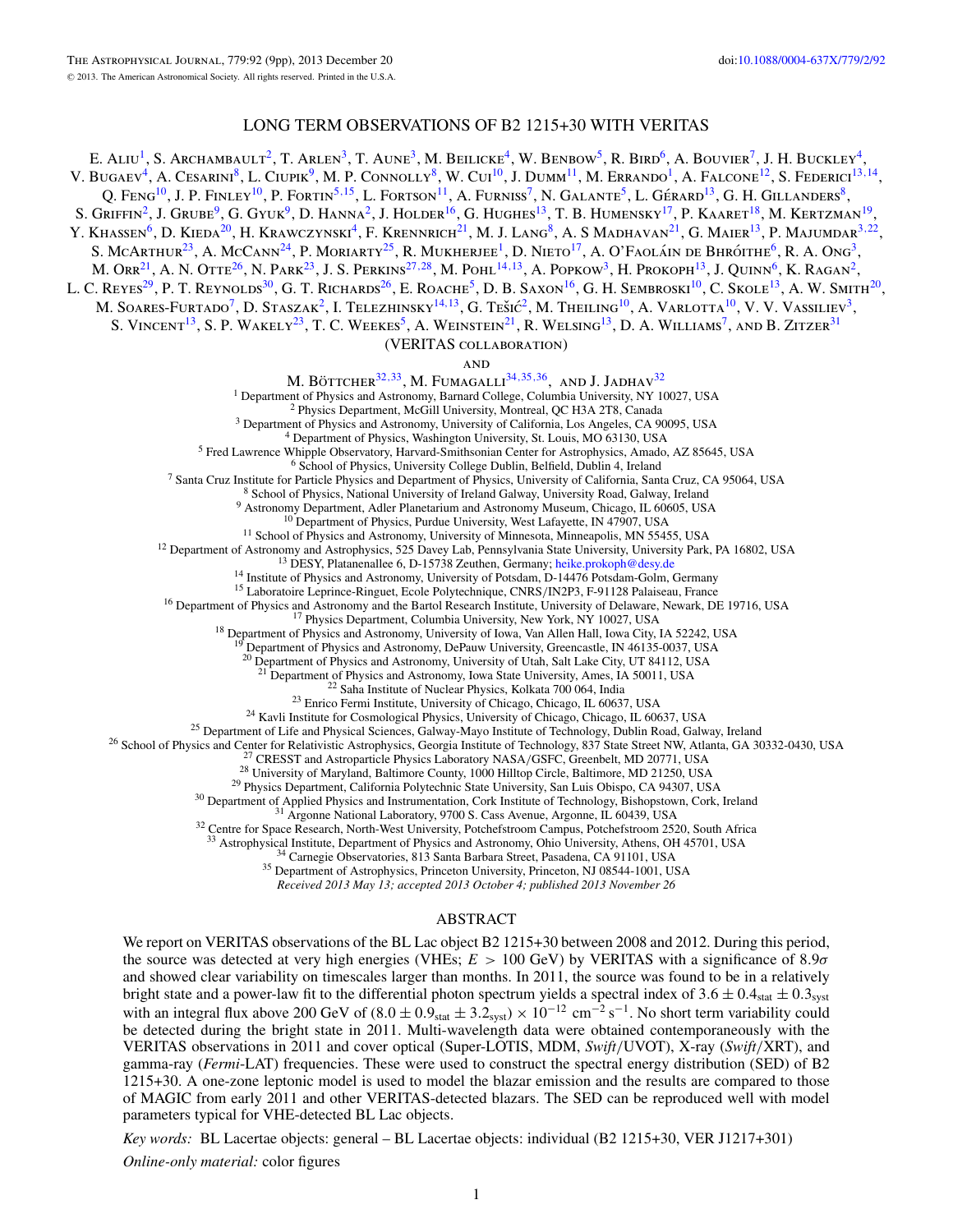## 1. INTRODUCTION

<span id="page-3-0"></span>B2 1215+30, also commonly referred to as ON 325 or 1ES 1215+303, was first detected in the Bologna Northern Cross telescope survey conducted at 408 MHz (Colla et al. [1970\)](#page-10-0). It was one of the first BL Lac-type objects to be identified (Browne [1971\)](#page-10-0) and was one member of the small set of objects used to define the class. The distance to this source is uncertain and two different redshift values, both obtained from spectroscopic measurements, can be found in the literature:  $z = 0.130$  (Akiyama et al. [2003;](#page-10-0) NED<sup>37</sup>) and  $z = 0.237$ (Lanzetta et al.  $1993$ ; Simbad<sup>38</sup>). A 10 minute exposure with the FAST instrument on the FLWO 60 inch telescope in 2011 did not yield any obvious emission lines in the continuum spectrum to resolve this discrepancy (E. Falco 2011, private communication). Similarly, no spectral features were evident in a high supernova (SN) spectrum (SN 50–120 from the red to blue side) we obtained with the Lick Observatory Kast double spectrograph on the Shane 3 m telescope on 2013 February 13 (MJD 56336).

BL Lac objects and flat spectrum radio quasars (FSRQs) belong to the most extreme sub-class of active galactic nuclei, named blazars. Their relativistic jet is oriented close to the observer's line-of-sight. They show rapid variability at all wavelengths with the fastest being observed at very high energies (VHEs;  $E > 100$  GeV) on timescales of minutes (Aharonian et al. [2007;](#page-10-0) Aleksić et al. [2011;](#page-10-0) Arlen et al. [2013\)](#page-10-0). The spectral energy distribution (SED) of blazars is dominated by non-thermal emission and consists of two distinct, broad components. The low-energy component ranges from radio to UV*/*X-rays and is widely believed to be due to synchrotron emission from ultra-relativistic electrons in the jet magnetic field. To explain the origin of the second component, peaking between X-rays and gamma rays, two fundamentally different scenarios exist, dominated by either leptonic or hadronic emission. In leptonic scenarios, the high-energy radiation is produced via inverse-Compton scattering of the ultra-relativistic electrons responsible for the synchrotron emission. Possible seed photons are synchrotron photons within the jet (synchrotron self-Compton (SSC) model), or external photons (external Compton (EC) model) from the disk, the broad line region, or the jet. In hadronic scenarios, protons are accelerated to sufficiently high energies and the high-energy emission is dominated by neutral pion decay as well as hadronic synchrotron radiation. For a review of different blazar models, see Böttcher  $(2012)$  $(2012)$  and references therein.

Based on its SED, B2 1215+30 was suggested by Costamante & Ghisellini [\(2002\)](#page-10-0) as a potential TeV source. It is now classified as a bright intermediate-frequency-peaked BL Lac object (IBL) based on its synchrotron peak location at 10<sup>15</sup>*.*<sup>6</sup> Hz (Nieppola et al. [2006\)](#page-10-0). It is listed in the *Fermi* bright-source list (Abdo et al. [2009\)](#page-10-0), and appears in later *Fermi* catalogs (e.g., Ackermann et al. [2011\)](#page-10-0), where it is classified as a high-synchrotron-peaked BL Lac object (HSP).

In early 2011 January, B2 1215+30 was detected in the VHE band by MAGIC during observations triggered by an optical high state (Mariotti [2011\)](#page-10-0). The flux above 200 GeV was (7.7  $\pm$  0.9) × 10<sup>-12</sup> cm<sup>-2</sup> s<sup>-1</sup> with a photon spectral index of Γ = 2.96 ± 0.14 (Aleksić et al. [2012\)](#page-10-0).

In this paper we report on the results of VERITAS observations taken in the direction of B2 1215+30 between 2008 December and 2012 May. This blazar is in the same field of view as  $1ES$  1218+304,<sup>39</sup> a bright VHE blazar which is regularly observed by VERITAS (Benbow et al. [2011\)](#page-10-0). A large part of the data presented here originates from observations taken on 1ES 1218+304.

## 2. VERITAS: VHE GAMMA-RAY OBSERVATIONS

VERITAS is an array of four imaging atmospheric Cherenkov telescopes located in southern Arizona. It is sensitive to gammaray energies from 100 GeV to about 30 TeV and has been fully operational since Fall 2007. Short Cherenkov light flashes produced in extensive air showers are focused by 12 m diameter reflectors onto fast-recording cameras. Each camera is equipped with 499 photomultiplier tubes with a total field of view of 3°.5. In summer 2009, one of the four telescopes was moved to a new location. This yielded about 30% sensitivity improvement and reduced the observation time needed to detect a 1% Crab-Nebula-like source with five standard deviations (5*σ*) from 48 hr to less than 30 hr (Holder et al. [2011\)](#page-10-0).

The observations reported here include observations of B2 1215+30 and 1ES 1218+304, two sources which are separated by 0°.76. All observations were taken in "wobble mode" where the source position is offset by  $0.5$  from the camera center to allow for simultaneous background estimation (e.g., Berge et al. [2007\)](#page-10-0). Combining the observations on both sources, VERITAS observed B2 1215+30 for more than 93 hr between 2008 December and 2012 May. The data are divided into three data sets, corresponding to yearly observation epochs. The first one spans 34 hr from 2008 December to 2009 May at a mean zenith angle of 20◦, the second data set was recorded between 2011 January and June (42 hr) at a mean zenith angle of  $15^\circ$ , and the third data set was taken from 2012 January to May (17.5 hr) with a mean zenith angle of 12◦. Most of the observations presented here had 1ES 1218+304 as the principal target, resulting in different pointing offsets from the position of B2 1215+30 (from 0°.3 to 1°.3). Given that the radial acceptance of the camera is not flat, this causes a lower average sensitivity for the VERITAS exposure. Correcting for this effect, the total effective exposures on B2 1215+30, are 29, 38, and 15 hr for the different observation epochs.

After run selection and nightly calibration, image cleaning is performed to remove the night sky background contamination from the shower images. These images are then parameterized using a second-moment analysis (Hillas [1985\)](#page-10-0). Additionally, a log-likelihood fitting algorithm is applied to recover truncated images at the edge of the camera. After image quality cuts, the shower direction and core location are reconstructed for events having a minimum of three telescope images. For each event the energy is estimated from lookup tables, with an energy resolution of about 15%–20%. To separate the gamma-ray events from the hadronic events, a set of optimized cuts based on image parameters is applied, as described in Acciari et al. [\(2008b\)](#page-10-0). The optimization of those cuts has been performed a priori on a 5% Crab Nebula-like source and yielded an energy threshold of about 250 GeV for observations at 20◦ zenith angle. The remaining background is estimated using a ring-background model. The ON region is circular, centered on the source position with radius  $\theta \le 0.09$ . The OFF region is defined as a ring, placed around the ON region, with inner and outer radii of 0.46

<sup>36</sup> Hubble Fellow.

<sup>37</sup> <http://ned.ipac.caltech.edu/>

<sup>38</sup> <http://simbad.u-strasbg.fr/simbad/>

<sup>&</sup>lt;sup>39</sup> The two sources are 0°.76 away from each other.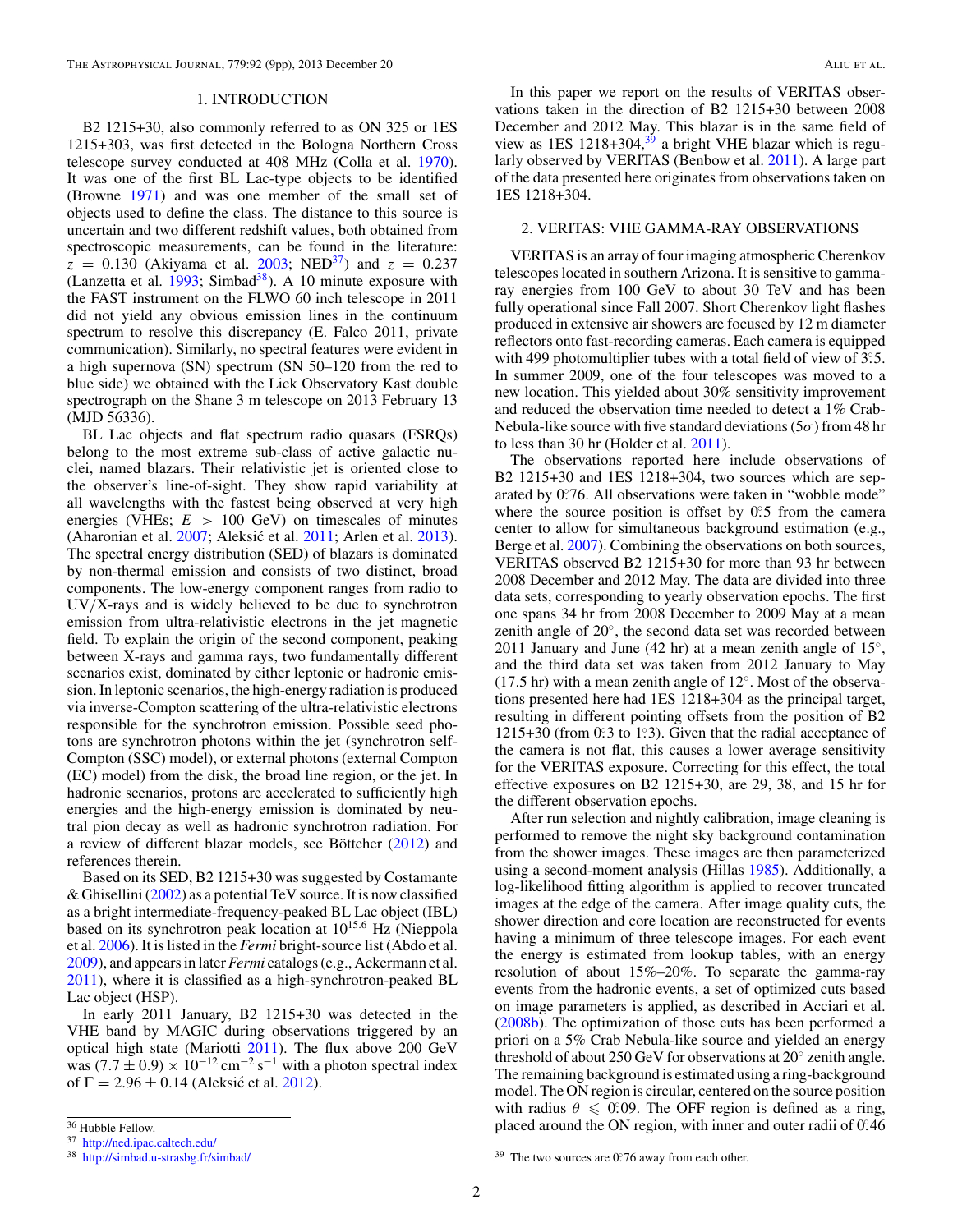

**Figure 1.** VERITAS significance sky map of 2011. The black cross shows the position of B2 1215+30 and the white star indicates the position of 1ES 1218+304. Both sources are point-like, but appear to have a different size due to the saturation of the color scale.

(A color version of this figure is available in the online journal.)

**Table 1** VERITAS Results of B2 1215+30 for the Three Different Observing Epochs

| Data Set  | Exposure Zenith $N_{ON}$ $N_{OFF}$ $\alpha$<br>(hr) | $(\text{deg})$  |  |                      | Sig $F(E > 200 \,\text{GeV})$<br>( $\sigma$ ) $(10^{-12} \text{ cm}^{-2} \text{ s}^{-1})$ |
|-----------|-----------------------------------------------------|-----------------|--|----------------------|-------------------------------------------------------------------------------------------|
| 2008-2009 | 29                                                  | 20              |  | 304 2288 0.1243 1.1  | <4.5                                                                                      |
| 2011      | 38                                                  | 15              |  | 472 2325 0.1161 10.4 | $8.0 \pm 0.9$                                                                             |
| 2012      | 15                                                  | 12 <sub>1</sub> |  | 143 898 0.1177 3.2   | $2.8 \pm 1.1$                                                                             |
| Total     | 82                                                  | 16.             |  | 919 5511 0.1197 8.9  | $\cdots$                                                                                  |

**Notes.** The exposure time in hours is given in effective time on B2 1215+30 (in 0°.5 wobble offset equivalent). Zenith refers to the mean zenith angle of the observations.  $N_{\text{ON}}$  and  $N_{\text{OFF}}$  are the number of events in the ON and OFF region, while  $\alpha$  is the acceptance-corrected area ratio of both regions. Sig is the significance of the detection of B2 1215+30. The flux (or 99% upper limit) above 200 GeV is calculated with  $1\sigma$  statistical error bars using the spectral index derived in 2011.

and 0.54, respectively. The radii are chosen so that the ratio between ON and OFF area is 1:10. The normalization  $\alpha$  is given by the area ratio modified by the radial acceptance of the camera. Regions around bright stars (*V* magnitude *<* 7), as well as the region around the position of 1ES 1218+304, were excluded from the background estimation.

The analysis of the total data set over the time period from 2008 December to 2012 May yields 259 events excess over background. The resulting detection significance is 8*.*9*σ* according to Equation  $(17)$  in Li & Ma  $(1983)$ . The results of the three observing periods are presented in Table 1. In 2011, the source was clearly detected with a significance of  $10.4\sigma$ , while in 2008–2009 and in 2012 the source is not detected with a significance greater than 5*σ*. Before presenting the results of these two latter periods, we concentrate on the 2011 data set where the significant detection allows for a spectral analysis.

Figure 1 shows the significance sky map for the 2011 data set. To determine the position of the VHE gamma-ray emission, a symmetric two-dimensional Gaussian was fitted to the excess sky map (binned to 0.05) of this data set. It revealed a point-like excess with the best-fit source position at R.A. =  $12^{h}17^{m}48.5 \pm 1.7$ , decl. =  $+30^{\circ}06'06'' \pm 25''$  with a



**Figure 2.** Differential photon spectrum of B2 1215+30 obtained with VERITAS in 2011. The spectral points are fitted with a power law. The error bars denote 1*σ* uncertainties, and an 95% upper limit is drawn for a spectral point with less then  $2\sigma$  significance.

systematic uncertainty of 50". The VERITAS source is thus named VER J1217+301, and is positionally consistent with the BL Lac object B2 1215+30 (Ma et al. [1998\)](#page-10-0).

The derived differential photon spectrum of the 2011 data set is shown in Figure 2. It can be fitted by a power law  $(\chi^2/ndf = 1.25/2)$ :  $dN/dE = F_0(E/300 \text{ GeV})^{-\Gamma}$ , with  $F_0 = (2.3 \pm 0.5<sub>stat</sub> \pm 0.9<sub>syst</sub>) \times 10<sup>-11</sup>$  cm<sup>-2</sup> s<sup>-1</sup> and  $\Gamma$  = 3.6  $\pm$  0.4<sub>stat</sub>  $\pm$  0.3<sub>syst</sub>. The flux above 200 GeV is  $(8.0 \pm 0.9<sub>stat</sub> \pm 3.2<sub>syst</sub>) \times 10<sup>-12</sup>$  cm<sup>-2</sup> s<sup>-1</sup>. This corresponds to 3.4% of the Crab Nebula flux (Hillas et al. [1998\)](#page-10-0) above the same energy threshold. A 29.5 day binned light curve above 200 GeV is produced and shown in Figure [3.](#page-5-0) A constant fit to these flux points showed no evidence for deviation from a steady flux  $(\chi^2/ndf = 4.7/5)$ . No significant flux variations within any monthly bin were detected either.

An analysis of the data available outside the 2011 season revealed lower gamma-ray fluxes (see Table 1). The 2008–2009 data set analysis resulted in a gamma-ray excess of 1*.*1*σ* significance at the source location. Using the method of Helene [\(1983\)](#page-10-0), this excess corresponds to a 99% upper limit above 200 GeV of 2% of the Crab Nebula flux, assuming the same spectral index as derived in 2011. In 2012, the source is observed with a significance of  $3.2\sigma$ . Given that it is an established VHE emitter a flux is derived:  $F(E > 200 \,\text{GeV}) =$  $(2.8 \pm 1.1<sub>stat</sub> \pm 1.1<sub>svst</sub>) \times 10<sup>-12</sup> cm<sup>-2</sup> s<sup>-1</sup>$ , corresponding to about 1.2% of the Crab Nebula flux above the same energy threshold. The hypothesis of a constant flux between the three seasons is excluded at the level of 4*.*5*σ*. This shows that the source was significantly fainter in 2008–2009 and 2012 compared to the relatively bright flux state in 2011, as shown both by MAGIC and VERITAS measurements.

# 3. *FERMI*-LAT: HIGH-ENERGY GAMMA-RAY OBSERVATIONS

The Large Area Telescope (LAT) on board the *Fermi* satellite is a pair-conversion gamma-ray telescope sensitive to photon energies from 20 MeV to a few hundred GeV (Atwood et al. [2009\)](#page-10-0). A binned likelihood analysis was performed using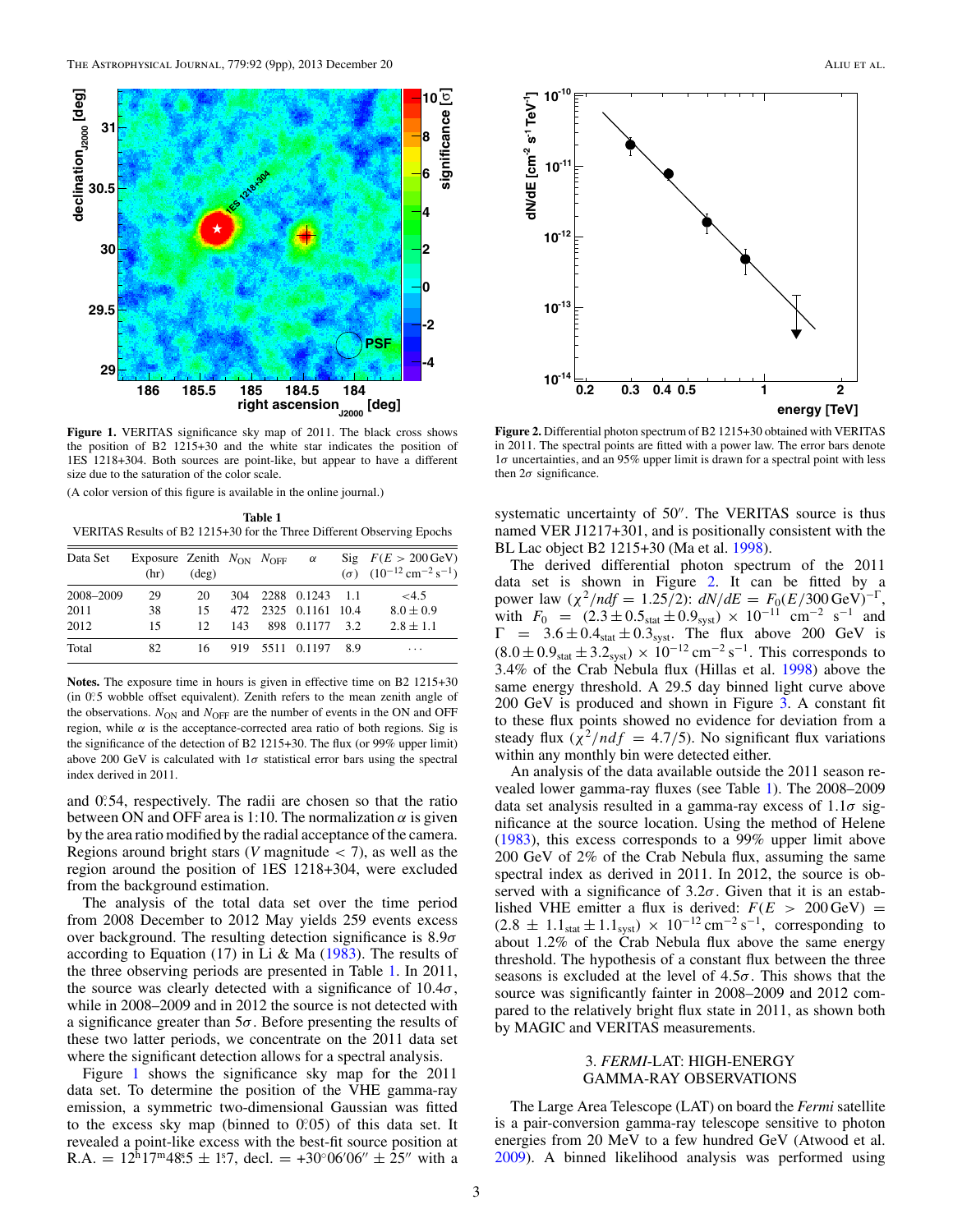<span id="page-5-0"></span>

**Figure 3.** Multi-wavelength light curve of B2 1215+30 for the first half of 2011. (a) Monthly binned VHE gamma-ray light curve above 200 GeV as measured by VERITAS. (b) Bi-weekly binned *Fermi*-LAT light curve above 200 MeV. (c) X-ray light curve measured by *Swift/*XRT. (d) *Swift/*UVOT light curve for the different filters (given in the legend). (e) Optical light curve. The black points are measured by Super-LOTIS in the *R*-band, with a statistical error of ∼0*.*1–0*.*2 mag. The *V*, *R*, and *I* points are from MDM observations.

(A color version of this figure is available in the online journal.)

the LAT ScienceTools (version v9r23p1) and P7SOURCE\_V6 instrument response functions. "Diffuse" class events with  $0.2 < E/\text{GeV} < 100$  in a square region of interest (ROI) of  $20° \times 20°$  around B2 1215+30 were selected. The center of the ROI was shifted by  $4°$  toward the bright FSRQ 4C +21.35 (8*.* ◦87 away from B2 1215+30) to avoid edge effects. Further quality selection was performed by rejecting events with a zenith angle *>*100◦ and a rocking angle *>*52◦ in order to avoid contamination from albedo photons from the Earth's limb. A background model was constructed including nearby gammaray sources and diffuse emission. All known gamma-ray sources from the second *Fermi* catalog (2FGL; Nolan et al. [2012\)](#page-10-0) within the ROI were included in the model. Sources outside the ROI, but within 5◦ of the ROI edges, were also included

to account for possible photon contamination due to the large LAT point spread function. As in the 2FGL catalog, a logparabola function was used for sources with significant spectral curvature. Otherwise, spectra were described as a power law. The spectral parameters of the sources inside the ROI were left free during the fitting procedure. Sources outside the ROI, but within 5◦ of the ROI edges, had their spectral parameters fixed to the 2FGL catalog values. The galactic and extragalactic diffuse gamma-ray emission together with the residual instrumental background were also modeled using the publicly available files. $40$ 

<sup>40</sup> The files used were gal\_2yearp7v6\_v0.fits for the Galactic diffuse and iso\_p7v6source.txt for the isotropic diffuse component as available at [http://fermi.gsfc.nasa.gov/ssc/data/access/lat/BackgroundModels.html.](http://fermi.gsfc.nasa.gov/ssc/data/access/lat/BackgroundModels.html)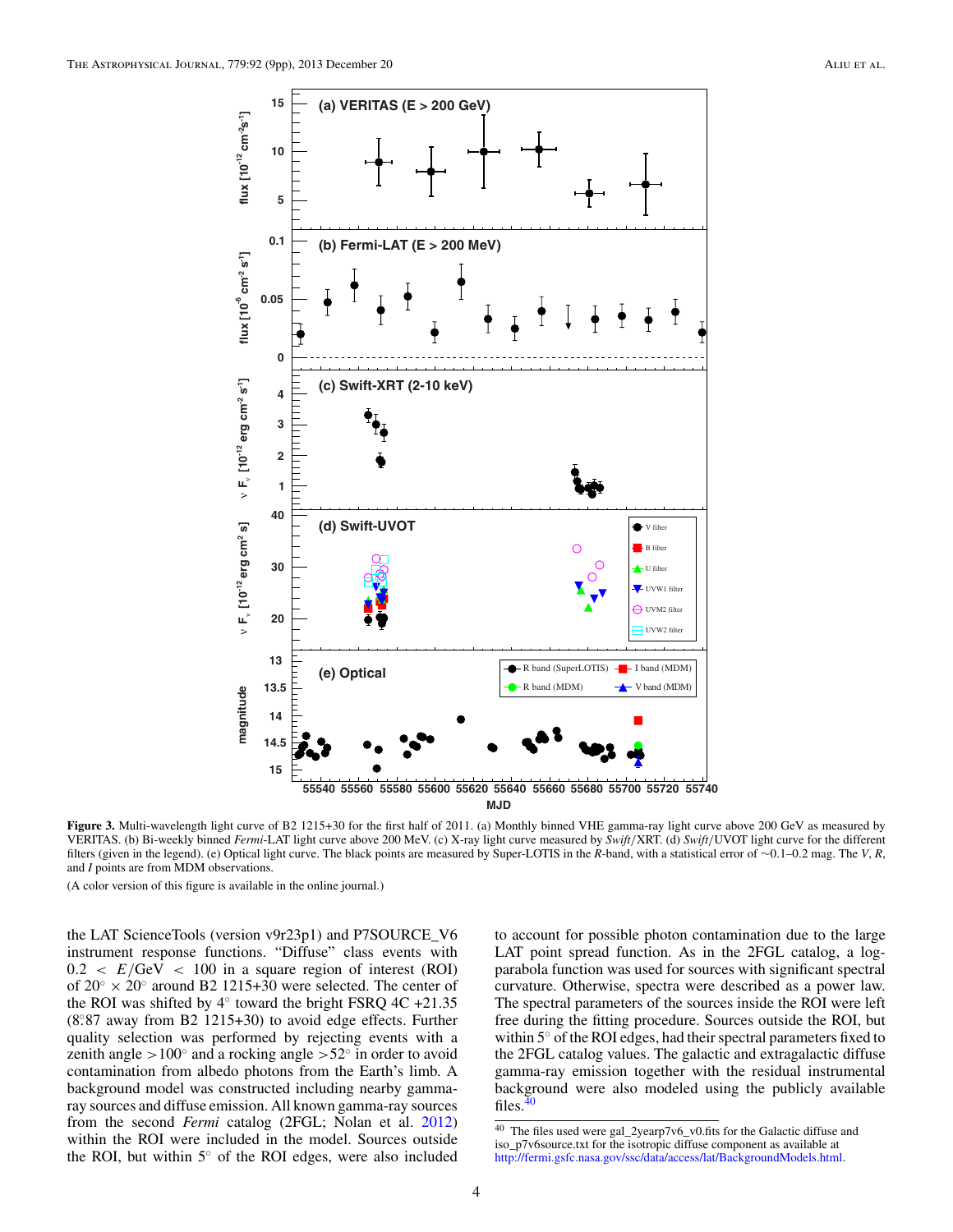A 14 day binned light curve using the first 48 months of the *Fermi* mission was produced. During the period quasi-simultaneous with the 2011 VERITAS observations (MJD 55560−55720), the flux above 200 MeV is compatible with being constant ( $\chi^2/ndf = 11.1/10$ ), and the light curve is shown in Figure [3.](#page-5-0) A spectrum in the *Fermi*-LAT energy range was derived using this subset of observations only. During that 160 day period, B2 1215+30 is detected with a test statistic value of  $TS = 363$ , corresponding to a significance of about  $19\sigma$ . The spectrum is compatible with a power law with a photon index  $\Gamma = 1.97 \pm 0.08$ . The integral flux above 200 MeV is  $(3.45\pm0.34)\times10^{-8}$  cm<sup>-2</sup> s<sup>-1</sup>. Potential contamination from the nearby source 1ES 1218+304 (at 0*.* ◦76 distance) was checked by producing a residual TS map; no features or asymmetries in the TS distribution of B2 1215+30 were seen. It is worth noting that in the GeV range the flux of 1ES 1218+304 is ∼0*.*4–0*.*6 times that of B2 1215+30, in contrast to the VHE regime, where 1ES 1218+304 is typically much brighter.

Given the clear variability seen in the VHE band, a mean flux above 200 MeV contemporaneous with the 2008–2009 and 2012 VERITAS observations was derived and is  $(1.8 \pm 0.3) \times$  $10^{-8}$  cm<sup>-2</sup> s<sup>-1</sup> and (3.0 ± 0.4) × 10<sup>-8</sup> cm<sup>-2</sup> s<sup>-1</sup>, respectively. The hypothesis of a constant flux in the high-energy regime between the three seasons contemporaneous with the VERITAS observations can be rejected at the 3*σ* level.

#### 4. *SWIFT/*XRT: X-RAY OBSERVATIONS

The X-ray telescope (XRT) on board the *Swift* satellite is designed to measure X-rays in the 0*.*2–10 keV energy range (Burrows et al. [2005\)](#page-10-0). Target of opportunity observations were obtained in 2011 January (MJD 55565−55573), following the detection of VHE emission from B2 1215+30, as well as on 10 nights in 2011 April–May (MJD 555673−55686). All XRT data presented here were taken in photon counting mode with negligible pile-up effects. The data reduction and calibration were done using HEASoft, XSPEC version 12.6.0 and the swxpc0to12s6\_20070901v011.rmf response function. The data were grouped, requiring a minimum of 20 counts bin−1, and then fitted with an absorbed power law model. The galactic column density of  $N_H = 1.74 \times 10^{20}$  cm<sup>-2</sup> was used, taken from the LAB neutral hydrogen survey (Kalberla et al. [2005\)](#page-10-0). When it was left free during the fit, the column density value was consistent with what was found by the Leiden*/*Argentine*/*Bonn (LAB) survey.

The spectral analysis of the two time periods shows the blazar in different states. The observations performed in January indicate a harder and brighter flux state, allowing the data to be fitted with an absorbed power law up to 10 keV. The highest integrated flux was found on MJD 55565 with  $F_{[2-10 \text{ keV}]} =$  $(3.31 \pm 0.22) \times 10^{-12}$  erg cm<sup>-2</sup> s<sup>-1</sup> and a photon index of  $2.46 \pm 0.05$ . It will be referred to as the high X-ray state in the SED modeling section. The observations taken in April–May show the object in a lower-flux state, with too poor statistics in the individual observations in the energy bins above 5 keV to constrain a spectral fit. However, combining the exposures from all the observations of April–May allows a fit in the 0.4 to 10 keV range with an integrated flux of  $F_{[0.4-10 \text{ keV}]}$  =  $(4.25 \pm 0.16) \times 10^{-12}$  erg cm<sup>-2</sup> s<sup>-1</sup> and a photon index of  $2.74 \pm 0.04$ . This average spectrum is then used to represent the low X-ray state of the SED for the modeling in Section [6.](#page-7-0)

Additionally, an X-ray flux–index correlation study was performed on the entire data set. The results are shown in Figure 4. The correlation coefficient is found to be  $r = -0.88$ 



**Figure 4.** Flux–spectral index correlation of *Swift/*XRT; black points corresponding to the January observations and gray points to the April–May observations. The correlation coefficient was found to be  $r = -0.88$ , implying a strong (negative) correlation between integrated flux and spectral index.

with an uncertainty of *<*0*.*1. This implies a strong (negative) correlation between spectral index and integrated flux of the X-ray observations. A similar anti-correlation could also be seen in several other VHE-emitting blazars, e.g., the IBLs VER J0521+211 (Archambault et al. [2013\)](#page-10-0) or W Comae (Acciari et al. [2009c\)](#page-10-0). However, this trend of "harder when brighter" is not always been observed in VHE blazars, e.g., no correlation between X-ray flux and its spectral index could be detected during the low VHE–flux state of the blazar 1ES 1959+650 (Aliu et al. [2013\)](#page-10-0).

## 5. UV AND OPTICAL OBSERVATIONS

A *Swift* Ultra Violet and Optical Telescope (UVOT; Roming et al. [2005\)](#page-10-0) analysis has been performed including all the observations performed between 2011 January and May. Exposures were taken in *V*, *B*, *U*, *UVW*1, *UVM*2 and *UVW*2 pass bands in *image mode*, discarding the photon-timing information. The photometry was computed following the general prescription of Poole et al. [\(2008\)](#page-10-0) and Breeveld et al. [\(2010\)](#page-10-0), carefully excluding the contribution from nearby faint objects.

A dedicated inter-calibration study between optical, UV and X-ray datasets was carried out, adopting the  $N_{\rm H}$  parameter for the hydrogen column (obtained from the LAB survey). The results were reddening corrected using  $E(B - V) = 0.023$  mag (Schlegel et al. [1998\)](#page-10-0). Then, the corresponding optical*/*UV galactic extinction coefficients were computed ( $R_V = 2.667$ ) and applied (Fitzpatrick [1999\)](#page-10-0). The host galaxy contribution of B2 1215+30 was estimated using the PEGASE-HR code (Le Borgne et al. [2004\)](#page-10-0) extended for the ultraviolet UVOT filters and by using the *R*-band photometric results of Nilsson et al. [\(2007\)](#page-10-0). No zodiacal light correction was introduced. For each filter, the integrated flux was computed by using the related effective frequency and not convolving the filter transmission with the source spectrum. This may produce a moderate overestimation (around 10%) of the integrated flux. The total upper limit systematic uncertainty is 15%.

In the optical regime, we monitored B2 1215+30 using the Super-LOTIS (Livermore Optical Transient Imaging System)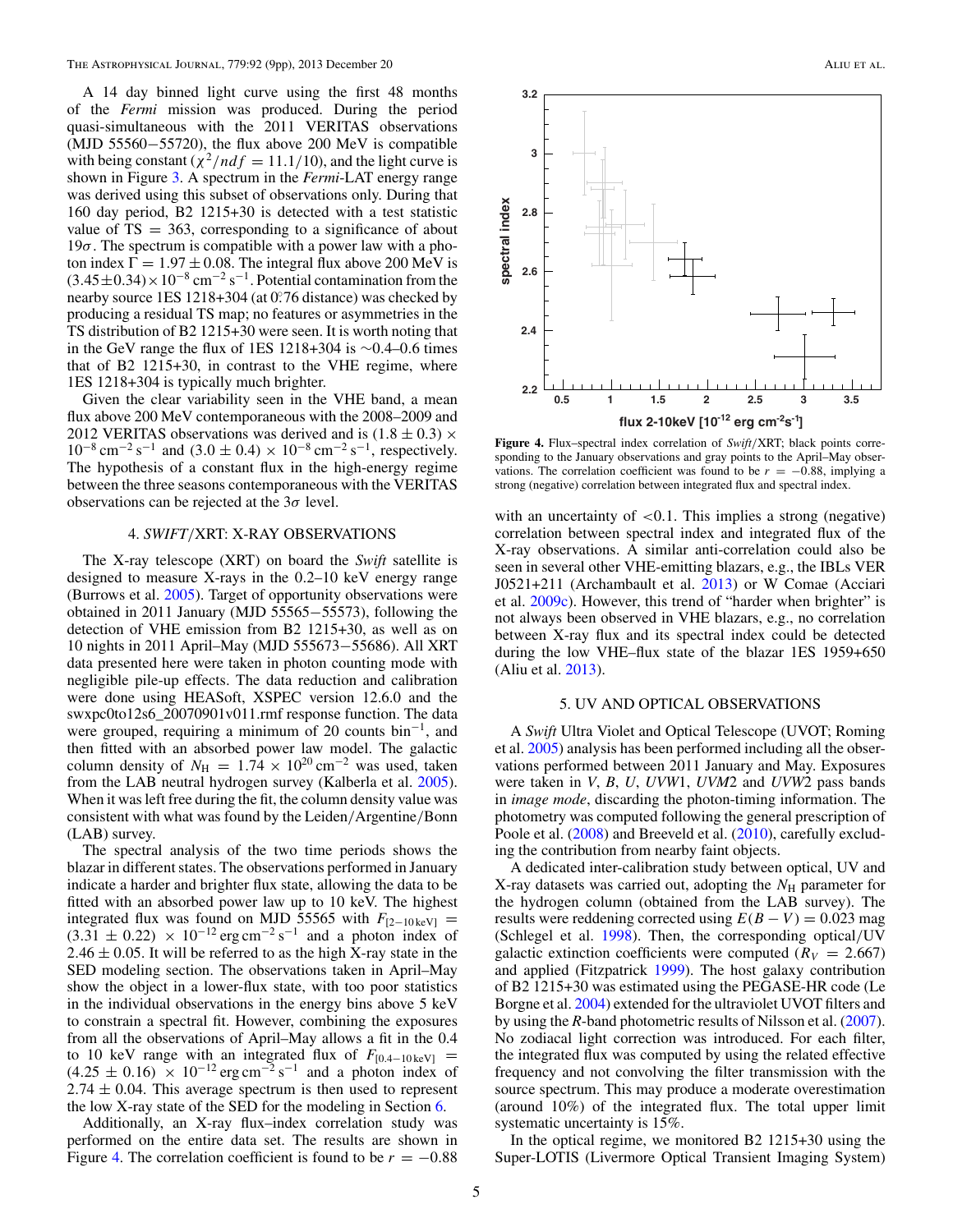<span id="page-7-0"></span>

**Figure 5.** Spectral energy distribution of B2 1215+30 during 2011 together with the SSC model for a redshift of  $z = 0.130$ . The data points are the following (from low to high frequencies): ( $\Diamond$ ) archival data, ( $\bullet$ ) optical data from MDM, ( $\nabla$ ) high X-ray state observed by *Swift*/XRT and UVOT, ( $\triangle$ ) low X-ray state observed by *Swift*/XRT and UVOT, (●) *Fermi*-LAT, (■) VERITAS, and (○) MAGIC. The blue lines represent the model for the high X-ray state data set and the orange lines the model for the low X-ray state, respectively. Solid lines take the archival data in the micrometer regime into account; dashed lines are the model using contemporaneous data only (see text for details).

(A color version of this figure is available in the online journal.)

robotic telescope over the period of 2010 December–2012 March. In addition to these *R*-band observations, B2 1215+30 was observed with the 1.3 m McGraw-Hill telescope of the MDM observatory, located at Kitt Peak, AZ, during one week in 2011 May (MJD 55706−55709), using standard *V*, *R*, and *I* filters. The data were bias-subtracted and flat-fielded using the routines of the Image Reduction and Analysis Facility (Tody [1993,](#page-10-0) [1986\)](#page-10-0). Comparative photometry with stars of known magnitude was performed and the resulting light curve is shown in Figure [3](#page-5-0) showing clear variability contemporaneous with the VERITAS measurements. This is in line with the variability seen on the publicly available light curves from the Tuorla Observatory.<sup>41</sup>

For the construction of the optical SED using MDM observations, the magnitudes were corrected for Galactic extinction according to Schlegel et al. [\(1998\)](#page-10-0). The values are  $A_V = 0.079$ ,  $A_R = 0.064$ , and  $A_I = 0.046$ , as provided by the NED.

# 6. SPECTRAL ENERGY DISTRIBUTION AND MODELING

An SED was constructed using the multi-wavelength (MWL) data obtained in 2011. During this time, no variability was detected in the high- or VHE regimes. Given the low statistics in those energy regimes, the *Fermi*-LAT data contemporaneous with the VERITAS observations in 2011 are used (MJD 55560−55720). Variability is clearly seen in X-rays and, therefore, two spectra are extracted: one to represent the high X-ray state in January (MJD 55565) and the other one to represent the low X-ray state observed in April–May (using the combined spectrum from all observations between MJD 55673−55686). *Swift/*UVOT data simultaneous with the X-ray observations were used when available. Given the relatively large systematic uncertainty of the UVOT analysis, the quasi-simultaneous optical spectrum from MDM (MJD 55706−55709) is additionally used in the SED representing the low X-ray state. To complete the low energy part of

the SED, archival data in the micrometer wavelength regime, taken from Antón et al.  $(2004)$  $(2004)$ , are included. Unfortunately, no information on the variability at those wavelengths is found, but since blazars are usually variable at all wavelengths, the inclusion of these archival data in the modeling will be discussed later.

The extracted broadband SED, in the *νF<sub>ν</sub>* representation, can be found in Figure 5. It shows a two-bump structure typical for blazars. Based on the location of the synchrotron peak between UV and X-rays, the source classification as an IBL according to Nieppola et al. [\(2006\)](#page-10-0), or as an HSP according to Ackermann et al. [\(2011\)](#page-10-0), can be confirmed. However, this classification might only be true for the observations in 2011 reported here, as it is known that some blazars undergo spectral changes during flares which could change their SED classification, e.g., VER J0521+211 (Archambault et al. [2013\)](#page-10-0).

The SED is modeled with the SSC model by Böttcher  $\&$ Chiang [\(2002\)](#page-10-0), which assumes that the plasma jet is powered by accretion of material onto a super-massive black hole (for details, see Acciari et al. [2009c\)](#page-10-0). The emission zone is modeled as a spherical volume of radius *R* moving with relativistic speed  $\beta_{\Gamma}c$  along the jet axis. The jet is directed at a small angle  $\theta$  with respect to the line of sight to the observer. Since the observing angle is very hard to measure, it is fixed within the model to the superluminal angle,  $\theta \simeq 1/\Gamma$ , for which the (bulk) Lorentz factor  $\Gamma$  equals the Doppler factor  $D = (\Gamma(1 - \beta_{\Gamma} \cos \theta))^{-1}$ . The results of the model depend mainly on the Doppler factor, hence other combinations of  $\theta$  and  $\Gamma$  resulting in the same Doppler factor are also possible.

Into the emission region, a population of ultra-relativistic nonthermal electrons is injected following a power-law distribution with low- and high-energy cutoffs  $\gamma_1$  and  $\gamma_2$ , respectively, so that  $Q_e(\gamma, t) = Q_0(t)\gamma^{-q}$  for  $\gamma_1 < \gamma < \gamma_2$ . The normalization of the electron distribution is related to the magnetic field *B* through a relative partition parameter  $\epsilon_B$ , defined as  $\epsilon_B = L_B/L_e$ .  $L_e$  is the kinetic power in the relativistic electrons and  $L<sub>B</sub>$  is the power in the Poynting flux carried by the magnetic field. The magnetic field itself is a free parameter within the model.

<sup>41</sup> [http://users.utu.fi/kani/1m/ON\\_325.html](http://users.utu.fi/kani/1m/ON_325.html)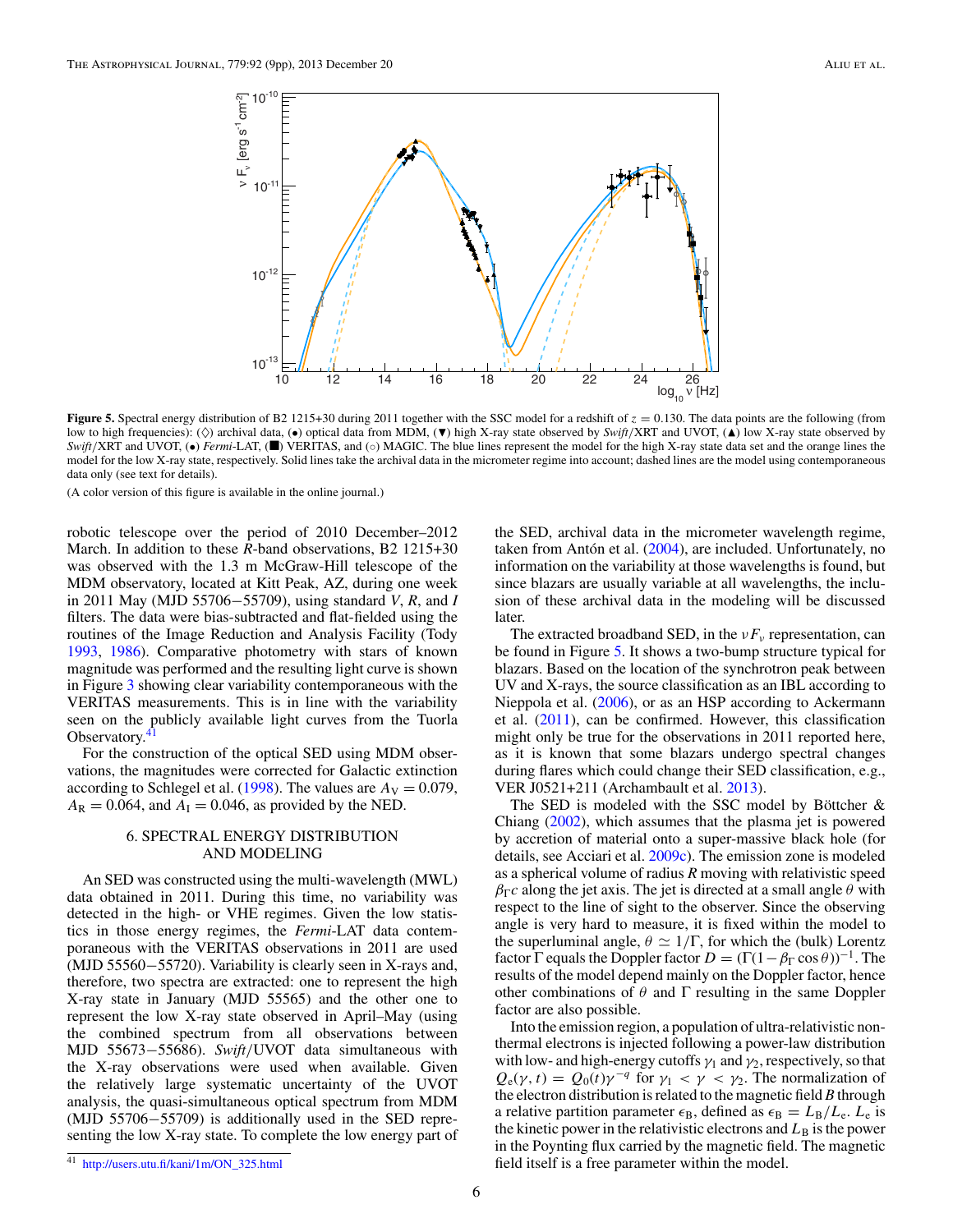**Table 2** SSC Model Parameters for B2 1215+30 for the High (H) and Low (L) X-Ray States in 2011 (as Explained in the Text) and Other VERITAS-detected Blazars Using the Same Model

<span id="page-8-0"></span>

| Source           | Z.       | $L_e$<br>$(10^{44} \text{ erg s}^{-1})$ | $\gamma_1$<br>$(10^3)$ | $\gamma_2$<br>$[10^5]$ | $\boldsymbol{q}$ | B<br>(G) | R<br>$(10^{16}$ cm) | D  | $\eta_{\rm esc}$  | $\epsilon_{\rm B}$     | $\delta t_{\rm var}$<br>(hr) | Ref            |
|------------------|----------|-----------------------------------------|------------------------|------------------------|------------------|----------|---------------------|----|-------------------|------------------------|------------------------------|----------------|
| B2 1215+30 (H)   | $0.13*$  | 5.0 <sup>a</sup>                        | 30                     | 8                      | 2.8              | 0.02     | 5                   | 30 | $3300^a$          | $0.00678$ <sup>a</sup> | 17.4                         |                |
| B2 $1215+30$ (L) | $0.13*$  | 6.5 <sup>b</sup>                        | 45                     | 20                     | 3.4              | 0.01     | 13                  | 30 | 2500 <sup>b</sup> | 0.00874 <sup>b</sup>   | 45.3                         |                |
| <b>RBS 0413</b>  | 0.19     | 0.297                                   | 70                     | 10                     | 2.4              | 0.1      | 1.1                 | 20 | 10                | 0.06                   | 6.06                         |                |
| 1ES 0414+009     | 0.287    | 3.07                                    | 200                    | 50                     | 3.5              | 0.008    | 21                  | 40 | 120               | 0.055                  | 62.5                         | 2              |
| RX J0648+1516    | 0.179    | 0.75                                    | 67                     | 10                     | 4.8              | 0.14     | 2                   | 20 | 100               | 0.16                   | 10.9                         | 3              |
| RGB 0710+591     | 0.125    | 0.449                                   | 60                     | 20                     | 1.5              | 0.036    | 2                   | 30 | 100               | 0.039                  | 6.9                          | $\overline{4}$ |
| 1ES 0806+524     | 0.138    | 0.19                                    | 17.7                   | $\overline{c}$         | 3.1              | 0.39     | 0.5                 | 20 | 3                 | 0.31                   | 2.6                          | 5              |
| 1ES 0806+524     | 0.138    | 0.14                                    | 16                     | 2                      | 2.7              | 0.5      | 0.5                 | 20 | 3                 | 0.68                   | 2.6                          | 5              |
| <b>Mrk 421</b>   | 0.031    | 0.0776                                  | 42                     | 5                      | 2.6              | 0.48     | 0.3                 | 20 | 3                 | 0.4                    | 1.4                          | 6              |
| Mrk 421          | 0.031    | 0.106                                   | 33                     | 4                      | 3.2              | 0.68     | 0.3                 | 20 | 3                 | 0.59                   | 1.4                          | 6              |
| W Comae          | 0.102    | 28                                      | 0.45                   | 4.5                    | 2.2              | 0.007    | 10                  | 30 | 200               | 0.00059                | 31.2                         | 7              |
| W Comae          | 0.102    | 3.4                                     | 9                      | 2.5                    | 2.55             | 0.24     | 0.3                 | 20 | 300               | 0.0023                 | 1.5                          | 8              |
| 3C 66A           | $0.3*$   | 57                                      | 22                     | 4                      | 3                | 0.02     | 7                   | 40 | 1000              | 0.0015                 | 21.1                         | 9              |
| 3C 66A           | $0.444*$ | 128                                     | 25                     | 5                      | 3                | 0.01     | 11                  | 50 | 1000              | 0.0011                 | 29.4                         | 9              |

**Notes.** The columns are the following: *z* is the redshift (\* denotes the assumed redshift within the model, see text for more details); *L*<sup>e</sup> is the jet luminosity;  $\gamma_1$  is the low energy cutoff energy of the electron distribution;  $\gamma_2$  is the high energy cutoff; *q* is the spectral index of the electron injection spectrum; *B* is the magnetic field strength; *R* is the emission region radius; *D* is the Doppler factor; and  $\eta_{\text{esc}}$  is the escape time parameter. Additionally, two output parameters are given:  $\epsilon_B$  is the resulting relative partition parameter  $\epsilon_B = L_B/L_e$ ; and  $\delta t_{\rm var}$  is the resulting minimum variability timescale.

<sup>a</sup> Alternative parameters without archival data are  $L_e = 2.9$ ,  $\eta_{\text{esc}} = 330$ , and  $\epsilon_B = 0.0116$ .<br><sup>b</sup> Alternative parameters without archival data are  $L_e = 3.6$ ,  $\eta_{\text{esc}} = 250$ , and  $\epsilon_B = 0.0159$ .

**References.** (1) Aliu et al. [2012a;](#page-10-0) (2) Aliu et al. [2012b;](#page-10-0) (3) Aliu et al. [2011;](#page-10-0) (4) Acciari et al. [2010b;](#page-10-0) (5) Acciari et al. [2009a;](#page-10-0) (6) Acciari et al. [2009b;](#page-10-0) (7) Acciari et al. [2008a;](#page-10-0) (8) Acciari et al. [2009c;](#page-10-0) (9) Abdo et al. [2011.](#page-10-0)

As the emission region is propagating along the jet, the continuously injected particles lose energy through synchrotron and SSC radiation and may escape from the emitting region. The particle escape is described by an escape timescale parameter  $\eta_{\text{esc}} > 1$  with  $t_{\text{esc}} = \eta_{\text{esc}} \cdot R/c$ . As a result of the assumed quasiequilibrium between particle injection, escape and radiative cooling, a break in the electron distribution will occur selfconsistently at a Lorentz factor  $\gamma_b$ , where  $t_{\rm esc} = t_{\rm cool}(\gamma_b)$ . Depending on whether  $\gamma_b$  is larger or less than  $\gamma_1$ , the system will be in the slow or fast cooling regime. In the fast cooling regime ( $\gamma_b < \gamma_1$ ), the equilibrium electron distribution will be a broken power law with  $n(\gamma) \propto \gamma^{-2}$  for  $\gamma_b < \gamma < \gamma_1$  and  $n(\gamma) \propto \gamma^{-(q+1)}$  for  $\gamma_1 < \gamma < \gamma_2$ . In the slow cooling regime  $(\gamma_b > \gamma_1)$ , the broken power law is of the form  $n(\gamma) \propto \gamma^{-q}$  for *γ*<sub>1</sub> < *γ* < *γ*<sub>b</sub> and *n*(*γ*) ∝ *γ*<sup>-(*q*+1)</sup> for *γ*<sub>b</sub> < *γ* < *γ*<sub>2</sub>. Altogether, the SSC model described here has eight free

parameters, listed in Table 2. Several of these parameters can be estimated from observables like the spectra obtained from MWL observations as well as the measured variability timescales (see, e.g., Tavecchio et al. [1998\)](#page-10-0). The absorption of VHE gamma rays on the extragalactic background light (EBL) is accounted for in the predicted fluxes using the EBL model of Finke et al.  $(2010).<sup>42</sup>$  $(2010).<sup>42</sup>$  Here, a redshift of  $z = 0.130$  is used for the modeling; we will discuss later how the results are affected if a redshift of  $z = 0.237$  is adopted instead.

In Figure [5](#page-7-0) the results of the SSC model are shown. It can be seen that the overall SED for both X-ray states in 2011 can be well described by the model. The solid lines represent the model for which the archival data in the micrometer waveband are taken into account. At those frequencies of around  $10^{11}$  Hz, a spectral break occurs due to the transition from fast cooling to the slow cooling regime. The position of this break is determined by the escape timescale, resulting in a large value for *η*esc. The Doppler factor is relatively large, with  $D = 30$ . Using a lower Doppler factor would require a larger emission region and hence a lower magnetic field strength, resulting in variability timescales longer than days (following causality arguments). This lower Doppler factor scenario would contradict the measurements of X-ray variability during the January observations. The magnetic field strength is found to be quite low, resulting in a very small relative partition parameter. A magnetic field far below equipartition ( $\epsilon_B \approx 0.1$ –1), as found here, might indicate a particledominated jet, in which the magnetic field in the emission region is self-generated and*/*or amplified in shocks. In contrast, a magnetic field near or above equipartition would be consistent with a Poynting-flux-dominated jet in which magnetic field energy is transferred to particles, reaching approximate equipartition in the high-energy emission zone.

In order to account for the two different X-ray states observed in 2011, the electron injection spectral index together with the magnetic field strength within the modeled emission region were changed. The injection index during the high X-ray state in January  $(q = 2.8)$  is found to be harder than during the low X-ray state in April–May ( $q = 3.4$ ). Under the assumption that the particles in the jet are accelerated within relativistic shocks, the spectral change in the electron distribution may be explained by a change in the shock field obliquity: a larger angle between magnetic field and shock front results in a harder particle spectrum (see, e.g., Sironi & Spitkovsky [2009\)](#page-10-0). This change of the injection spectrum also leads to flux variations in the high-energy peak. However, neither *Fermi*-LAT nor VERITAS are sensitive to those variations given the flux level of the source during the observation period reported here.

All of the above results are obtained by taking the archival data at around  $10^{11}$  Hz into account. However, due to possible variability in this waveband, we also modeled the SED of the source ignoring those archival data. The resulting model

 $42$  This absorption is consistent with the absorption level derived from EBL models of Franceschini et al. [\(2008\)](#page-10-0) and Gilmore et al. [\(2009\)](#page-10-0).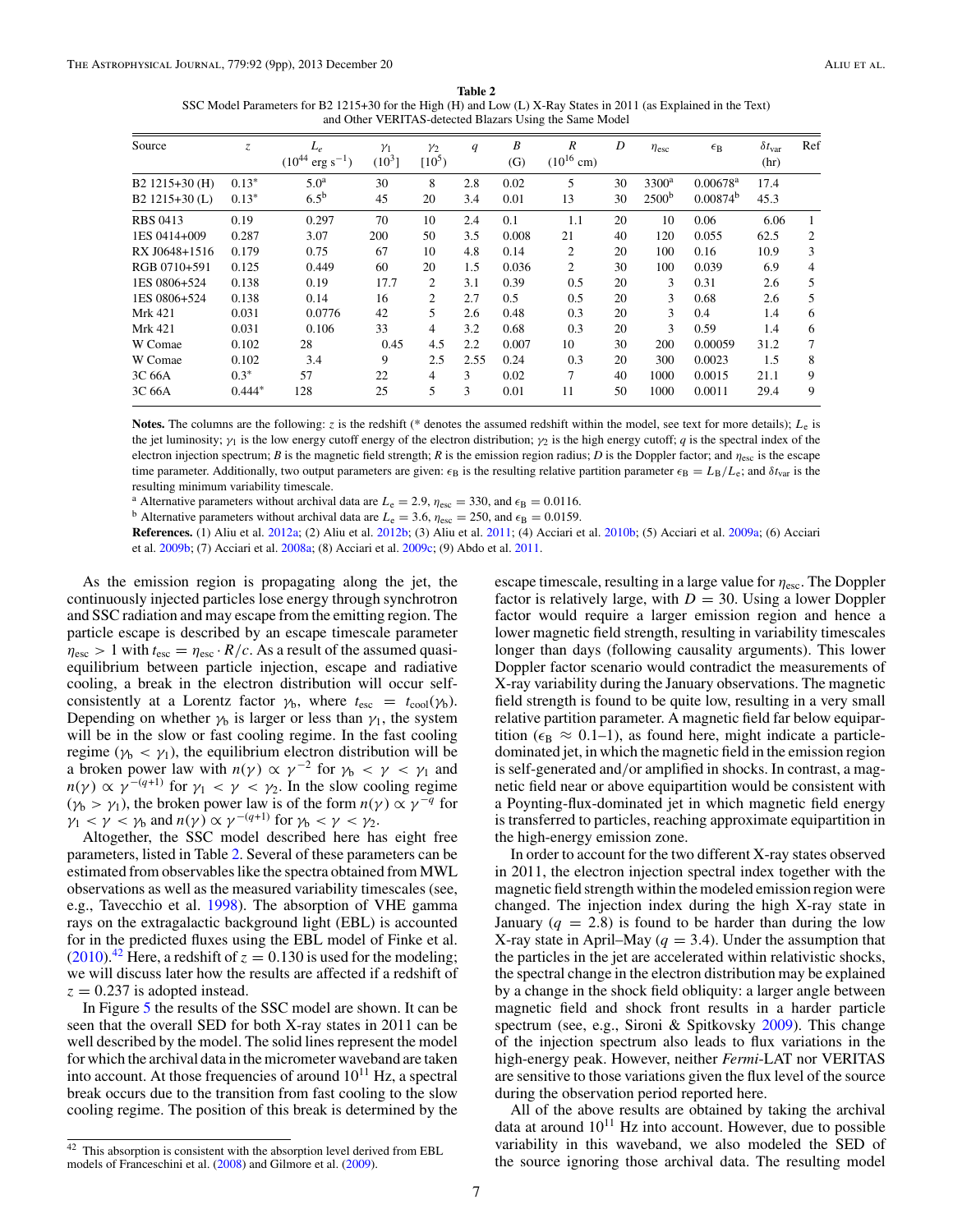spectrum is represented by the dashed lines in Figure [5](#page-7-0) and represents the SED well. The only changes made to the model parameters were to reduce the value of the escape time parameter *η*esc and the injection power. It was found that a value up to 10 times smaller for *η*esc could be used to model the SED. This means that the escape timescale may be shorter and the cooling break would occur at higher energies compared to the model including the archival data. Additionally, the system is closer to equipartition, since the injection power for the electron distribution is lower (with the same value for the magnetic field strength). Due to the lack of simultaneous data in the  $10^{11}$  Hz domain,  $\eta_{\text{esc}}$  and  $L_{\text{e}}$  are unconstrained, resulting in a range of parameter combinations that describe the observed SED well. It is worth noting that in this, and most other one-zone leptonic models, the synchrotron emission from the gamma-ray emission region is self-absorbed at millimeter and longer wavelengths. Therefore, these models are often unable to account for the radio emission, which is generally thought to be due to the superposition of self-absorbed synchrotron components produced further out along the jet (Marscher & Gear [1985\)](#page-10-0), and is treated in one-zone emission models as upper limit.

Another difficulty of the model and its possible interpretation is the uncertainty in the redshift. We applied the same model to the SED using  $z = 0.237$ . We found that both X-ray states can well be modeled by a change of the electron injection spectral index together with the magnetic field strength. In this case, the Doppler factor needs to be larger  $(D = 50)$ to compensate for the EBL absorption at high energies and the model-predicted fluxes are found to be slightly below the VERITAS spectral points. Nevertheless, this is still compatible with the VERITAS measurement considering systematic errors, therefore, this redshift cannot be excluded.

# 7. DISCUSSION

As previously mentioned, B2 1215+30 was observed by MAGIC early in 2011. Aleksić et al. ([2012\)](#page-10-0) presented the source as an "exceptional VHE *γ* -ray emitting BL Lac object," mainly based on its SED and the results obtained from the MWL modeling. Here, the results of the modeling presented in Section [6](#page-7-0) are compared to those in the MAGIC publication and then put into perspective with results obtained from other blazars detected by VERITAS.

MAGIC observed B2 1215+30 for approximately 20 hr between 2011 January and February and their spectral points are shown in Figure [5,](#page-7-0) compatible with the VERITAS measurements. Quasi-simultaneous MWL data, also compatible with those obtained here, were used to construct the SED and were modeled by the SSC model of Maraschi & Tavecchio [\(2003\)](#page-10-0) using the redshift of  $z = 0.13$ . In the paper, Aleksic et al. ([2012\)](#page-10-0) represent the data with SSC model parameters which are compatible with those obtained here. They also found that the same SSC model can well reproduce the data with a higher Doppler factor  $(D = 60)$  or a higher minimum Lorentz factor of the electron distribution ( $\gamma_{\text{min}} = 3 \times 10^3$ ). Using these values for the model parameters, we did not succeed in fully representing the SED. The main reason is that the modeled high-energy peak is not broad enough to represent the low-energy points of the *Fermi*-LAT spectrum. However, this part of the spectrum was not used in the MAGIC publication.

To address the question whether B2 1215+30 is extreme in terms of its SED and model parameters, the results of our modeling are compared to those obtained on all the VERITAS-

detected blazars which have contemporaneous MWL data and are modeled with the SSC model by Böttcher  $&$  Chiang [\(2002\)](#page-10-0). In total, six HBLs and three IBLs are found; the model parameters are listed in Table [2.](#page-8-0) Three of those blazars—1ES 0806+524 (Acciari et al. [2009a\)](#page-10-0), Mrk 421 (Acciari et al. [2009b\)](#page-10-0), and W Comae (Acciari et al. [2008a,](#page-10-0) [2009c\)](#page-10-0)—were found in different flux states during the MWL observations and have more than one set of model parameters. PKS 1424+240 (Acciari et al. [2010a\)](#page-10-0) and 3C 66A (Abdo et al. [2011\)](#page-10-0) have been modeled using different redshift assumptions. While PKS 1424+240 will not be included in the comparison study due to the current lack of redshift constraint, two redshift values are given in Table [2](#page-8-0) for 3C 66A, i.e.,  $z = 0.3$  and  $z = 0.444$ , as they enclose the recently published redshift limits which were found to be in the range of  $0.3347 < z \le 0.41$  (Furniss et al. [2013\)](#page-10-0).

As one can see in Table [2,](#page-8-0) most of the parameters used to model the SED of B2 1215+30 are well within the range of those used for previously detected blazars. The Doppler factor, for example, is usually found to be in the range of  $D = 20-30$  for the applied model. This is in agreement with other SSC models, e.g., Tavecchio et al. [\(2010\)](#page-10-0). However, there are two parameters which are outside this "standard range": the magnetic field strength *B* and the escape time parameter  $\eta_{\text{esc}}$ . The first one is relatively low for B2 1215+30 and results in a very low relative partition parameter. For some of the other blazars, e.g., W Comae and 3C 66A, this behavior has also been seen. In those cases, an SSC model with an external radiation field resulted in model parameters with larger magnetic field strengths and closer to equipartition. However, in the case of B2 1215+30 no improvement could be found by adding an EC component to the model—-neither in the representation of the shape of the SED nor by bringing the system closer to equipartition. In general, the magnetic field strength values obtained for the different sources are consistent with results from other leptonic blazar models. The second parameter, *η*esc, is high compared to the model parameters of the other blazars. Such a high value for *η*esc implies long escape timescales. This could hint at a relatively well ordered (laminar) magnetic field in the emission region. However, it has already been shown in the previous section that the value for  $\eta_{\rm esc}$  can be lowered significantly when taking only the contemporaneous data into account, without losing the ability to reproduce the shape of the SED. This value is then closer to values applied to the other VERITAS-modeled blazars. In summary, the model parameters derived here for the applied SSC model are in the range of those derived from previous VERITAS blazar modeling. In this sense B2 1215+30 is a typical VHE-detected blazar.

## 8. SUMMARY AND CONCLUSION

We have presented long term observations of BL Lac object B2 1215+30 at VHE energies with VERITAS between 2008 December and 2012 May. During these observations, the source was clearly detected and showed clear variability on timescales longer than months, while variability on shorter timescales could not be detected. In 2011, the source was found to be in a bright state and a spectral analysis could be performed. The results are compatible with the MAGIC results from early 2011 reported in Aleksić et al.  $(2012)$  $(2012)$ .

MWL data, quasi-simultaneous with the VERITAS observations in 2011, were used to construct the SED of B2 1215+30 and confirmed its classification as an IBL. During these VERITAS observations, B2 1215+30 showed different flux states in the X-ray regime. These could be successfully